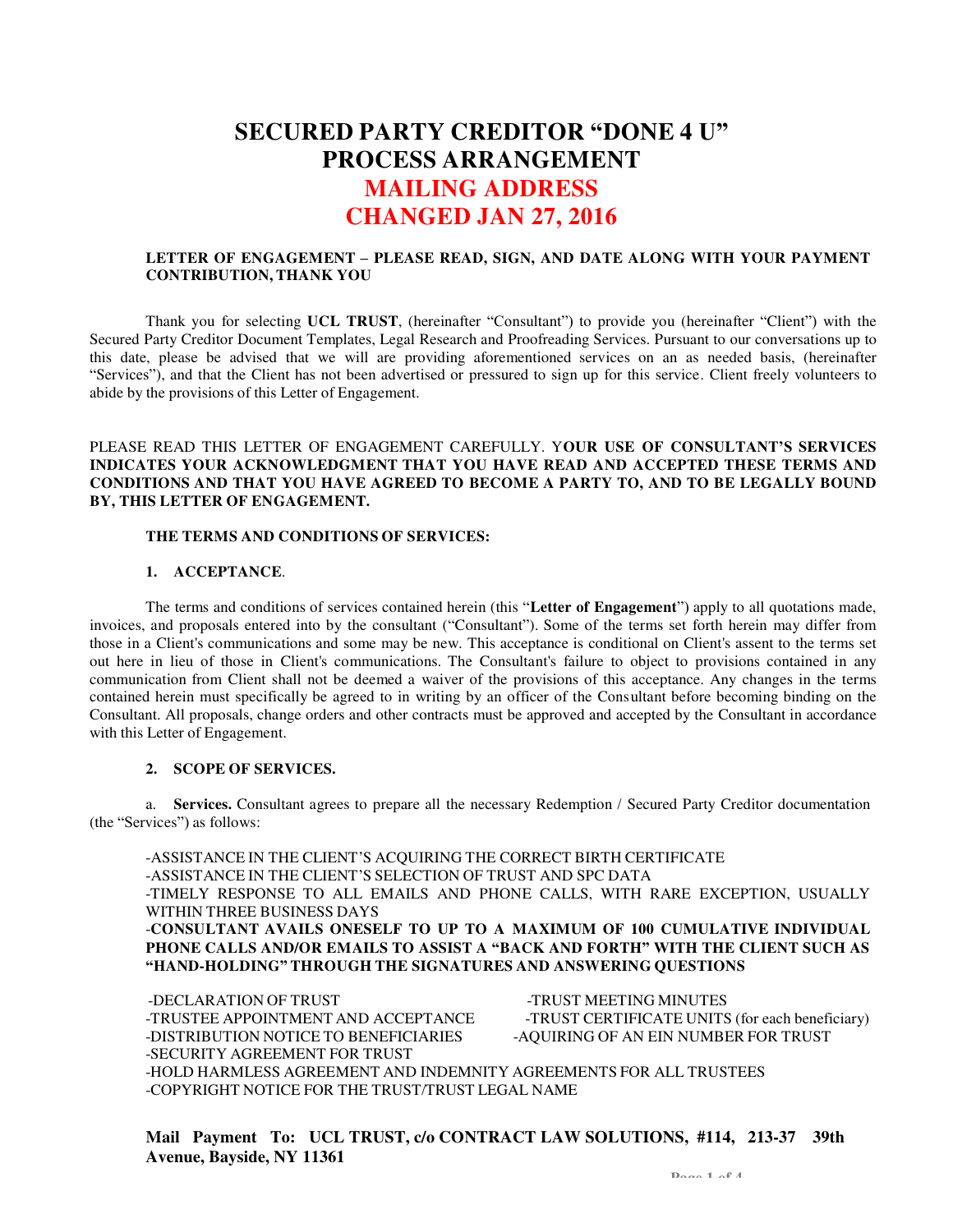-UCC-1 FOR THE CORRECT UCC REGION FOR THE CLIENT AND TRUST ALONG WITH THE EXACT FEE AMOUNT, MAILING INSTRUCTIONS, ATTACHMENTS, FULL SUPPORT -ACCEPTING FOR VALUE OF THE BIRTH CERTIFICATE -ISSUING OF A BOND OFF THE BIRTH CERTIFICATE FOR FUTURE DISCHARGE PROCESSES -COVER LETTER TO SECRETARY OF TREASURY TO SET UP DISCHARGE ACCOUNT -ORDER FOR DEPOSIT OF BOND FOR DISCHARGE -FORMS 56 FOR SECRETARY'S OF TREASURY (2) -W8 BEN FORM  $-$ AFFIDAVIT OF STATUS -NOTIFICATIONS OF RECORD TO SECRETARY OF TREASURY -NOTIFICATIONS OF RECORD TO 1-2 SECRETARYS OF STATE (IF NECESSARY) -LEGAL NOTICE AND DEMAND WITH FULL APOSTILLE INSTRUCTIONS AND GUIDANCE -PUBLIC SERVANT OUESTIONAIRE

-A PERMANENT BACKUP OF THE ENTIRE SPC PROCESS, TO PROTECT YOU IN CASE OF LOSS OF YOUR FILES

- a. **Non-Study.** The SPC 4 U process that is the subject matter of this contract, is limited to answering questions to the client on HOW to sign and do the paperwork "correctly" from our point of view. The full explanation of every detail in the process, is covered in the STATUS CORRECTION COURSE, which is another product/service, separate from this.
- b. **Commencement of Services.** Commencement of Services shall begin within 10 days after the correct birth certificate and full SPC DATA SHEET has been completed and e-mailed to [filings@understandcontractlawandyouwin.com](mailto:filings@understandcontractlawandyouwin.com)
- c. **Client Obligations.** Client is obligated to respond to all phone calls, emails regarding the process, as certain questions or inquires may be necessary in order to complete the documents or move the process forward. Client is not obligated to respond timely, but any delay from the client shall not convert the Consultant to a fault for non-timliness.

Client is responsible for acquiring paper, pens, and other tools; as well as signatures, notarizing, scanning and emailing back to the Consultant, so that the entire documents can be review before proceeding forward with the next step(s). Consultant needs Client's cooperation for the review of each step to ensure correctness before the next step shall be initiated.

d. **Communications.** The priority and first-line of communication regarding follow up through your process, is to e-mail [filings@understandcontractlawandyouwin.com](mailto:filings@understandcontractlawandyouwin.com), NOT [contact@understandcontractlawandyouwin.com Yo](mailto:contact@understandcontractlawandyouwin.com)u will also be given private number and email for the rep who is working on your paperwork. Make sure if you contact them direct to ALSO CC[:](mailto:filings@understandcontractlawandyouwin.com)  [filings@understandcontractlawandyouwin.com](mailto:filings@understandcontractlawandyouwin.com) 

### **3. PAYMENT.**

a. **Privacy and Confidentiality.** Many clients feel comfortable keeping their relationship with UCL PRIVATE and CONFIDENTIAL. We highly suggest this relationship to be private and not in the permanet records of a federal reserve bank transaction or via real-time monitoring and record-keeping by any corporate agencies or de facto agencies who wish to monitor UCL's company bank records. It is advised to consider a confidential payment option as your privacy is paramount.

b. **Fee.** Client hereby submits legal or lawful tender in the amount of a **fee of \$1500** in United States Dollars; (cash or blank money order preferred), or equivilent in lawful money (gold, silver) if arrangements can be made, or the equivilent value of Bitcoin. Please discuss your options and method of payment with **Mark, Grant, or Tyler at 505-340-3632.**  Acceptable payment requests may be to mail part or all of the fee by cash, blank money order, paypal from our website (especially if oversees), or Bitcoin. Ask your consultant about a slight discount for payments via cash, just make sure to call **505-340-3632 to place your order.**

**Mail Payment To: UCL TRUST, c/o CONTRACT LAW SOLUTIONS, #114, 213-37 39th Avenue, Bayside, NY 11361**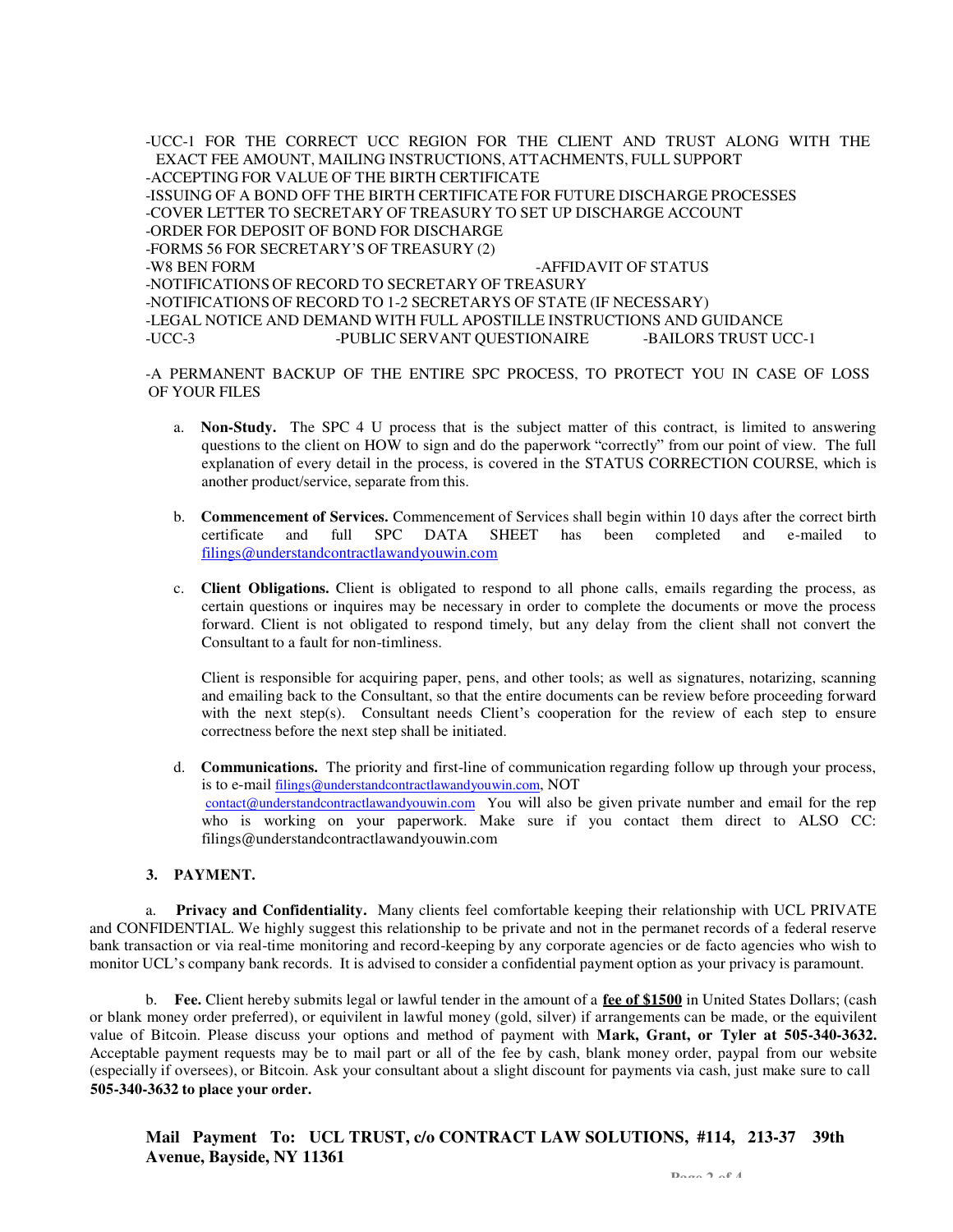**c. Mail Address for Payment.** *Unless requested specifically by Tyler*, all monies shall be mailed exactly as follows and ONLY to the following address:

**UCL TRUST c/o CONTRACT LAW SOLUTIONS #114 213-37 39th Avenue Bayside, NY 11361** 

**<------- This is a Mail Address to Put on the Outside of the Priority Mail Envelope... DO NOT write a money order or check "To" either of these entities. Leave "To" and "From" Blank!**

The ONLY method of mailing your payment along with this contract is via USPS Priority Mail. Do NOT send via "Priority Mail EXPRESS", Certified, or any Signature Confirmation. Doing so will delay receiving your package.

d. Client is instructed NEVER TO agree to western union money, and NOT TO make a purchase or get payment instructions from a "Blake" or "Napoleon" from 760 area code, has been saying he works for UCL and asking people to western union money to him. This individual is NOT a part of our company, but has been known to say that he is and is doing so unlawfully.

**e. Your comfort is our priority. If you feel uncomfortable in any way by sending money in the mail, ask your consultant about sending a portion of the funds and then the rest of the payment fee one week later, as this will give you an opportunity to ensure that your service is immediately being attended to by UCL in a timely and agreeable manner.**

f. **Refunds.** The Client shall have seventy-two (72) hours (the "**Rescission Period**") from the execution of this Letter of Engagement and/or any Proposal to rescind this contract for Services and be entitled to a full refund. If the Client terminates the Agreement after the expiration of the Rescission Period, the Client is only entitled to a partial refund for Services not yet rendered. In no instance shall the Client be entitled to rescind this contract for Services and be entitled to a full refund *after* the first set of documents are engaged in, **client may request a portion of refund within 30 days minus \$100/hr of paperwork done and consulting** ("Consulting" includes \*all\* emails/calls with clients), and shall be calculated by the client. **There is absolutely no portion of refund after 30 days of payment delivered to the Consultant.**

g. **Refunds Details.** If a refund is entitled and required pursuant to the terms above, Client agrees that refund or partial refund may take up to twenty (20) days, once the amount is agreed upon and verbal or written confirmation by Consultant.

h. **Expenses.** Client is responsible for their own out of pocket expenses such as certified mail, computer paper, mailing costs, manilla envelopes, filing/recording costs.

### **4. CONFIDENTIAL INFORMATION.**

Consultant agrees to maintain of the highest level of security to maintain the Client's relationship with Consultant and private details private and will under no circumstances be shared.

### **5. LIMITATIONS ON LIABILITY.**

IN NO EVENT SHALL EITHER PARTY, ITS AFFILIATES, OR ANY OF ITS OR THEIR DIRECTORS, OFFICERS, EMPLOYEES, OR AGENTS, BE RESPONSIBLE OR LIABLE FOR ANY INDIRECT, INCIDENTAL, CONSEQUENTIAL, SPECIAL, EXEMPLARY, PUNITIVE OR OTHER DAMAGES (INCLUDING, BUT NOT LIMITED TO, LOSS OF REVENUES OR LOSS OF PROFITS), EVEN IF THAT PARTY, ITS AFFILIATES, OR ANY OF THEIR DIRECTORS, OFFICERS, EMPLOYEES, OR AGENTS HAS BEEN ADVISED OF THE POSSIBILITY OF SUCH DAMAGES AND NOTWITHSTANDING ANY FAILURE OF ESSENTIAL PURPOSE OF ANY LIMITED REMEDY OF ANY KIND, UNDER ANY CONTRACT, NEGLIGENCE, STRICT LIABILITY OR OTHER THEORY, ARISING OUT OF OR RELATING IN ANY WAY TO THIS LETTER OF ENGAGEMENT OR ITS IMPLEMENTATION. IN NO EVENT SHALL THE TOTAL COLLECTIVE LIABILITY OF THE CONSULTANT, ITS AFFILIATES, AND ANY OF

## **Mail Payment To: UCL TRUST, c/o CONTRACT LAW SOLUTIONS, #114, 213-37 39th Avenue, Bayside, NY 11361**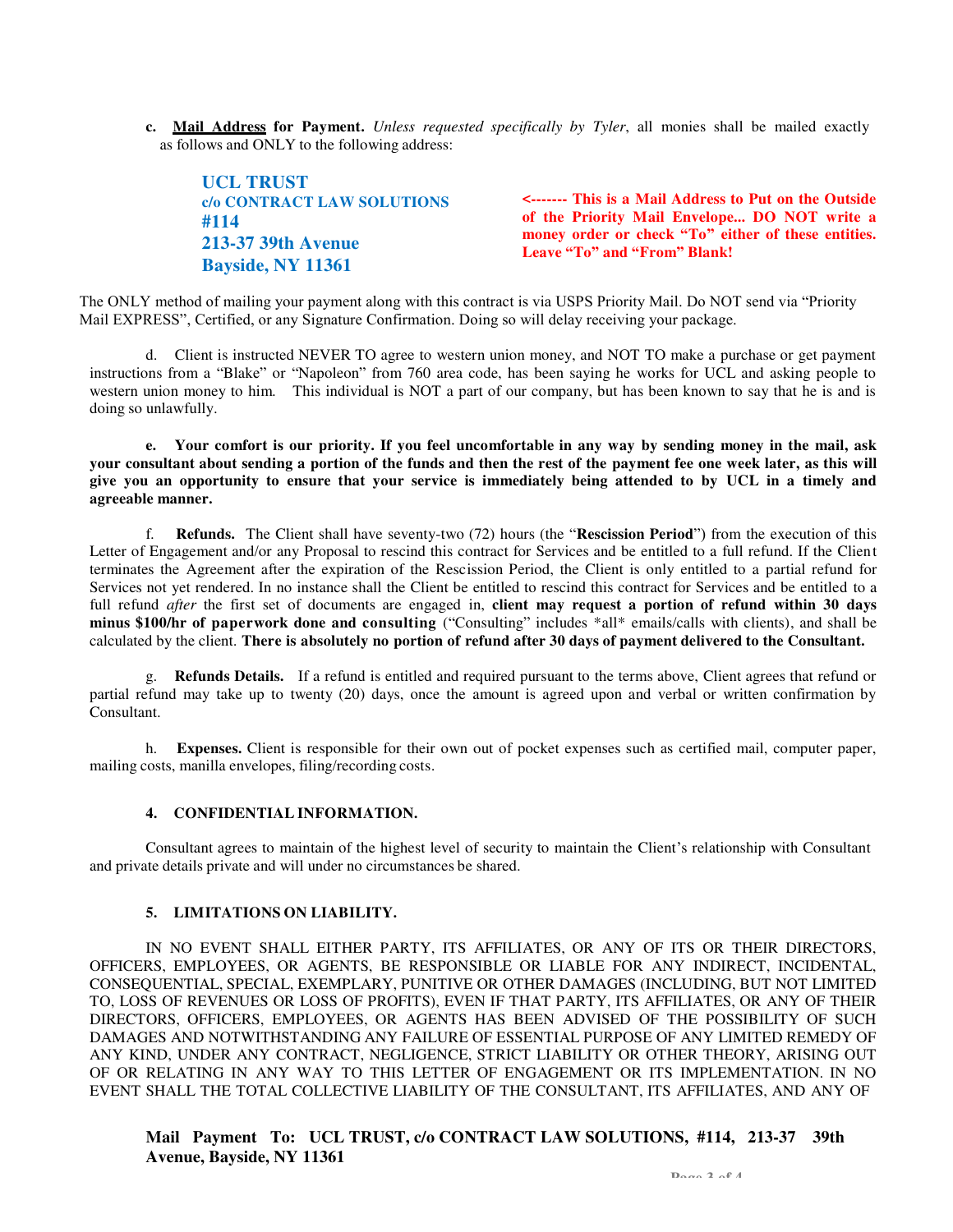ITS OR THEIR DIRECTORS, OFFICERS, EMPLOYEES, AND AGENTS ARISING OUT OF OR RELATING IN ANY WAY TO THIS LETTER OF ENGAGEMENT OR ITS IMPLEMENTATION EXCEED THE TOTAL AMOUNTS PAID BY CLIENT TO CONSULTANT FOR SERVICES PROVIDED HEREUNDER.

## **6. GENERAL PROVISIONS.**

a. **Governing Law.** This Letter of Engagement shall be governed by and construed in accordance with **UNIDROIT Principles of International Commercial Contracts** (the "**UNIDROIT Rules"**), without regard to the conflicts of laws rules thereof. Each party hereby irrevocably submits to the jurisdiction of the **International Center for Dispute Resolution** (the "**ICDR**") as the forum and venue for binding Arbitration for any and all actions or proceedings arising out of or relating to this Letter of Engagement, and each party hereby irrevocably waives the defenses of improper venue or an inconvenient forum for the maintenance of any such action or proceeding to the fullest extent permitted by law.

b. **Severability; Waiver.** If any provision of this Letter of Engagement is held to be invalid or unenforceable for any reason, the remaining provisions will continue in full force without being impaired or invalidated in any way, the parties agree to replace any invalid provision with a valid provision which most closely approximates the intent and economic effect of the invalid provision. No waiver of any breach of this Letter of Engage ment will be effective unless made in writing and signed by an authorized representative of the waiving party. The waiver by either party of any breach of this Letter of Engagement will not operate or be interpreted as a waiver of any other or subsequent breach.

c. **Notice.** Any notices required or permitted hereunder shall be given to the appropriate party by electronic mail or any other means the parties may specify in writing. Such notice shall be deemed given: (a) if delivered personally, upon delivery as evidenced by delivery records; (b) if sent by e-mail, upon receipt of a delivery confirmation or from the other party confirming receipt, or (c) if sent by certified or registered mail, postage prepaid, five (5) days after the date of mailing.

**NOTE: NEITHER CONSULTANT, NOR ITS OFFICERS, DIRECTORS, AND/OR SUB-CONTRACTORS (COLLECTIVELY, "CONSULTANT") GUARANTEES ANY RESULTS IN ANY AND ALL MATTER(S). CONSULTANT DOES NOT ENGAGE IN ANY ACTIVITIES THAT COULD BE CONSIDERED THE UNLAWFUL PRACTICE OF LAW BY CONDUCT EXHIBITING AND/OR PERFORMING SERVICES IN ANY COURT OF JUSTICE IN ANY MATTER. THIS INCLUDES LEGAL ADVICE AND COUNSEL AND/OR THE PREPARATION OF LEGAL INSTRUMENTS AND/OR CONTRACTS BY WHICH THE LEGAL RIGHTS ARE SECURED, ALTHOUGH SUCH MATTER(S) MAY NOT BE DEPENDING ON ADJUDICATION IN ANY COURT OF JUSTICE.**

Thank you for your interest in our services and engaging UCL TRUST, Consultant.

\_\_\_\_\_\_\_\_\_\_\_\_\_\_\_\_\_\_\_\_\_\_\_\_\_\_\_\_\_\_\_ \_\_\_\_\_\_\_\_\_\_\_\_\_\_\_\_\_\_\_\_\_\_\_\_\_\_\_\_\_\_\_\_\_\_\_\_\_\_\_\_\_\_\_\_\_

\_\_\_\_\_\_\_\_\_\_\_\_\_\_\_\_\_\_\_\_\_\_\_\_\_\_\_\_\_\_\_ \_\_\_\_\_\_\_\_\_\_\_\_\_\_\_\_\_\_\_\_\_\_\_\_\_\_\_\_\_\_\_\_\_\_\_\_\_\_\_\_\_\_\_\_\_\_\_

**AGREED AND ACCEPTED** this day of **, 20**  $\rightarrow$  20  $\rightarrow$  **:** 

Client's Signature Client's Contact Telephone Number(s)

Client's Printed Name **Client's EMAIL ADDRESS**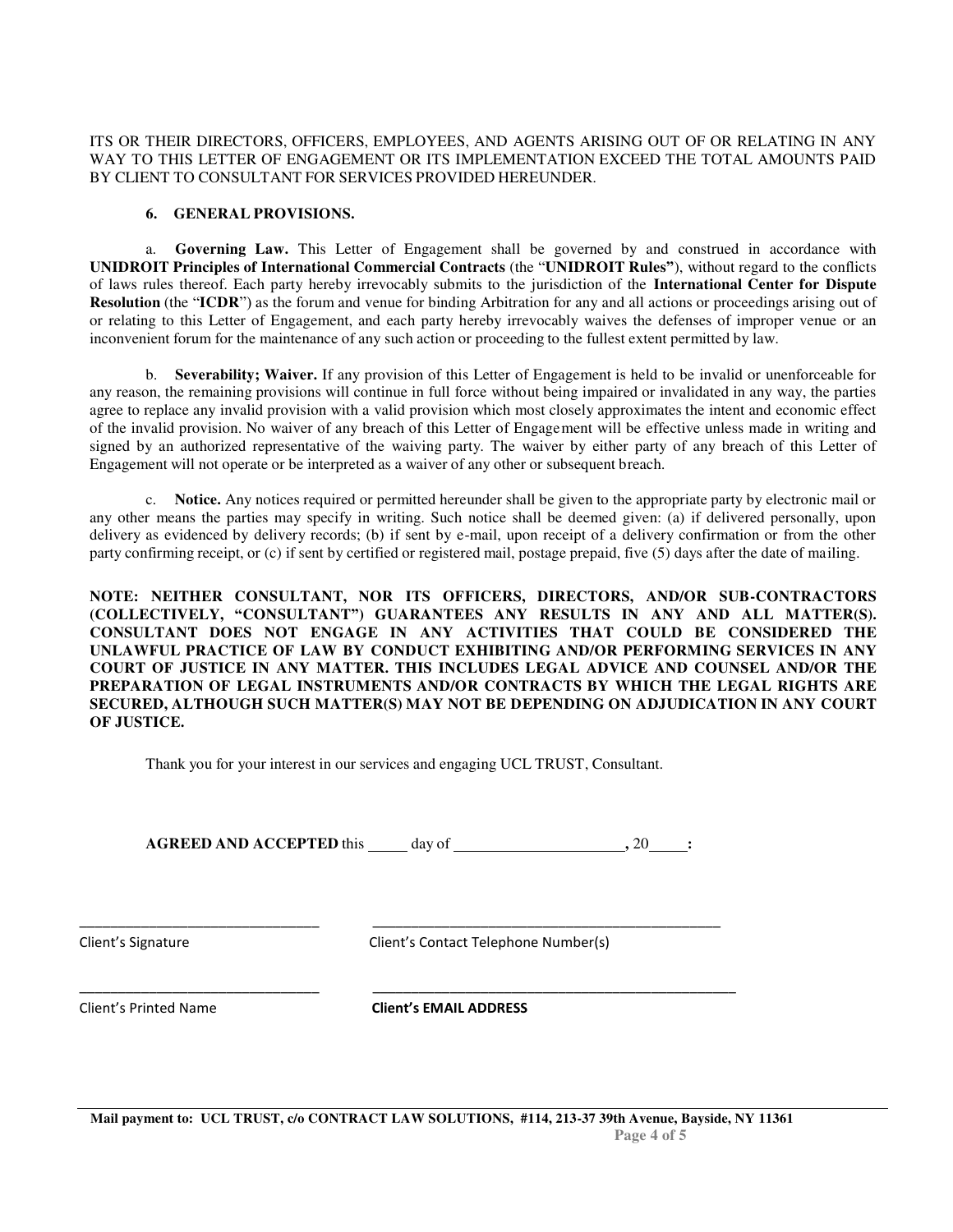## **PLEASE FILL OUT RIGHT-SIDE SO WE KNOW YOU FULLY UNDERSTAND THE CONTRACT!**

| "I have read the refund provisions in sections $3(f)$ and<br>$(g)$ ."                                                                                                                                                                                                                                        | $\epsilon\,c$                                                                                                              |                                                                                                                           |
|--------------------------------------------------------------------------------------------------------------------------------------------------------------------------------------------------------------------------------------------------------------------------------------------------------------|----------------------------------------------------------------------------------------------------------------------------|---------------------------------------------------------------------------------------------------------------------------|
| (hand-write "I agree" in box to the right)                                                                                                                                                                                                                                                                   |                                                                                                                            | C                                                                                                                         |
| "I understand to send this contract with the payment via<br>USPS (united states postal service) PRIORITY MAIL<br>and NOT via "PRIORITY MAIL EXPRESS", NOT<br>Certified Mail, and I will <b>NOT</b> Add or Require Any<br>SIGNATURE CONFIRMATION". -----------><br>(hand-write "I agree" in box to the right) | $\epsilon$                                                                                                                 | $\mathsf{c}\,\mathsf{c}$                                                                                                  |
| Please Circle The Rep Who You Have Spoke<br>With Who Signed You Up -------------------------->                                                                                                                                                                                                               | Ava-Sophia: Grace                                                                                                          | Tyler Henderson                                                                                                           |
| (circle one)                                                                                                                                                                                                                                                                                                 | Mark Diamond                                                                                                               | Andre                                                                                                                     |
|                                                                                                                                                                                                                                                                                                              | William                                                                                                                    | Grant-T. Major                                                                                                            |
| <b>Enclosed</b> is<br>(circle one)                                                                                                                                                                                                                                                                           | \$1400 Cash<br><b>OR</b><br>Order(s)<br>$($100\, Discount)$                                                                | \$1500 POSTAL Money<br>with Receipt Attached<br>& Nothing Written<br>On It At All - To/From<br><b>Fields Leave BLANK)</b> |
|                                                                                                                                                                                                                                                                                                              | <b>OR</b><br><b>Alternative Amount</b><br>(Group Rate, etc):<br><u>Letting Cash / Blank Money Order(s)</u><br>(circle one) |                                                                                                                           |
| "I will now fill out the SPC DATA SHEET in Microsoft<br>Excel and e-mail it as is (as EXCEL attachment) to the<br>filings@understandcontractlawandyouwin.com<br>email-address, along with a copy of my Certificate of Live<br>Birth."<br>><br>(hand-write "I agree" in box to the right)                     | $\mathsf{c}\,\mathsf{c}$                                                                                                   | C                                                                                                                         |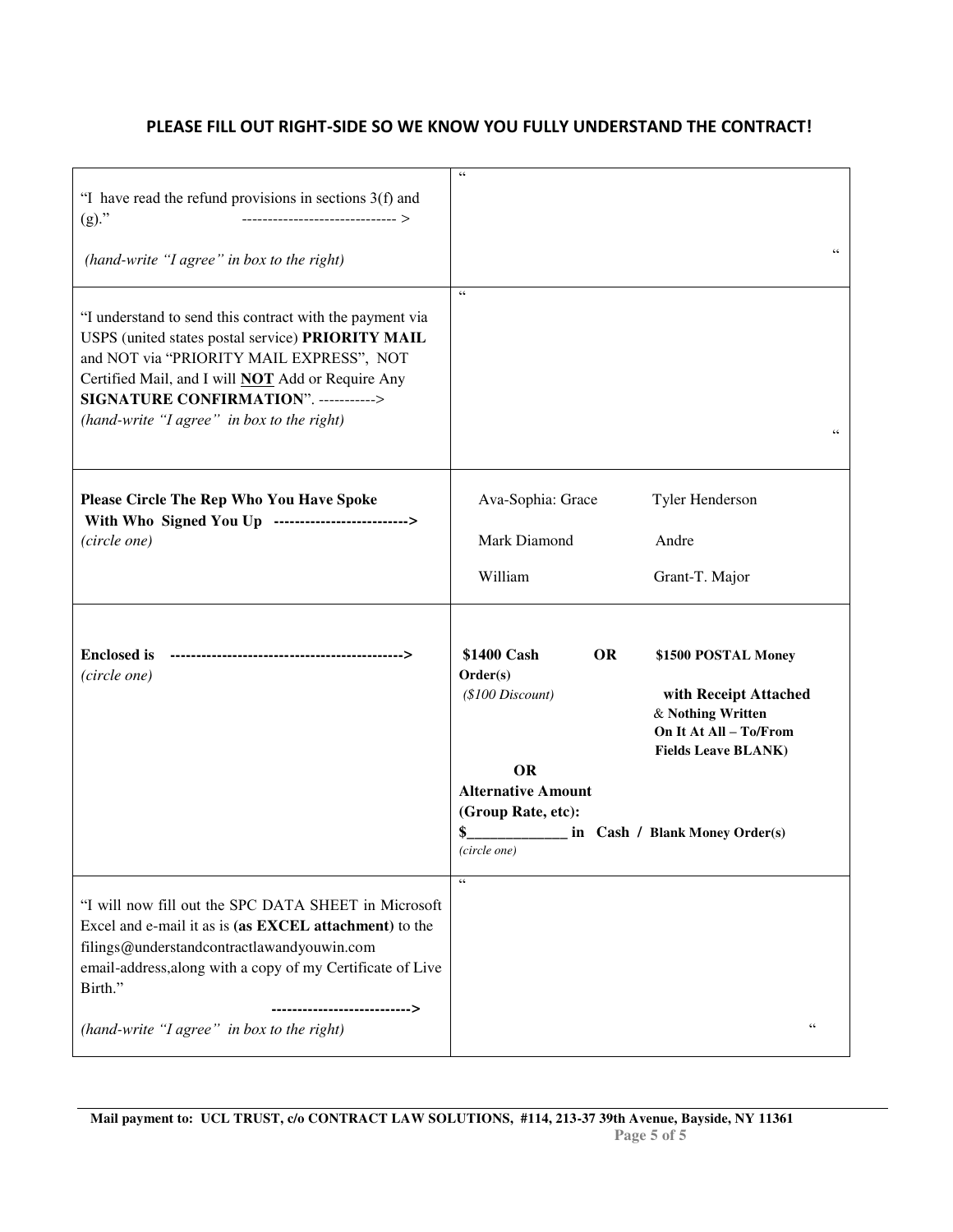# **Addition to Section 2.d. Scope of Services: Communication**

Client is expected to title all subject lines of any/all e-mails, and all file names of any/all e-mail document attachments, to accurately depict the specific topic or nature of the inquiry.

Client is expected to put their NAME in the File Name of each document.

For example, instead of naming a file "My Birth Certificate" name the file "John Doe Birth Certificate"

For example, instead of naming a file "Signatures" or "data sheet" or simply your name "John Doe"...please be MORE SPECIFIC by putting "John Doe spc data sheet" or "John Doe 1<sup>st</sup> Step Trust Signatures" as the FILE NAME.

If your documents for one step is spread out over 2 or 3 files, then you can re-name them like so:

"John Doe  $1<sup>st</sup>$  Step Trust Signatures 1 of 3" "John Doe  $1<sup>st</sup>$  Step Trust Signatures 2 of 3" "John Doe  $1<sup>st</sup>$  Step Trust Signatures 3 of 3"

And, instead of allowing the scanner to name a file "scan" or "SCAN00086", \*\*\*PLEASE\*\*\* re-name the file with your name and what it is - example: "John Doe 1<sup>st</sup> Step Trust Signatures" or "John Doe UCC-1" or "John Doe UCC-3" or "John Doe Puerto Rico mailing signed" etc.

If we go back and forth a few times, and you have to re-sign or fix mistakes, and are going to re-send the same documents back to us for our review and approval, please do so as follows: "John Doe 1st Step Trust Signatures - corrected" and "John Doe 1st Step Trust Signatures – 3<sup>rd</sup> Corrections"

These instructions are for YOUR benefit, so that we can easily FIND your e-mails and documents among thousands of emails and attachments on our computer!!! It will save you and us TONS OF TIME by strictly following this protocol! Trust us, we've done this hundreds of times, and WE KNOW what is likely to cause delays during the duration of your process…and we wish to avoid that. Don't you???

**With This Application, Send via E-mail:** *Do NOT mail this stuff to our POBox. EMAIL ONLY, please.*

1. Ensure that your spc data sheet is sent to us **WITHOUT changing the file type. (Keep it as an Excel FILE).** 2. Attach your Birth Certificate FRONT AND BACK in **PDF**.

## **FOR ALL FUTURE STEPS:**

Ensure that all your signature files are sent back to us with each step, via **PDF**.

# **WILL YOU COMPLY WITH THESE SIMPLE YET HELPFUL TERMS?**

## **WRITE ͞YES I AGREE TO SAVE FILES AND EMAIL SUBJECT LINES LIKE REQUESTED͟ ON LINE BELOW:**

\_\_\_\_\_\_\_\_\_\_\_\_\_\_\_\_\_\_\_\_\_\_\_\_\_\_\_\_\_\_\_\_\_\_\_\_\_\_\_\_\_\_\_\_\_\_\_\_\_\_\_\_\_\_\_\_\_\_\_\_\_\_\_\_\_\_\_\_\_\_\_\_\_\_\_\_\_\_\_\_\_\_\_

**YOUR NAME:** \_\_\_\_\_\_\_\_\_\_\_\_\_\_\_\_\_\_\_\_\_\_\_\_\_\_\_\_\_\_\_\_\_\_\_\_\_\_\_\_\_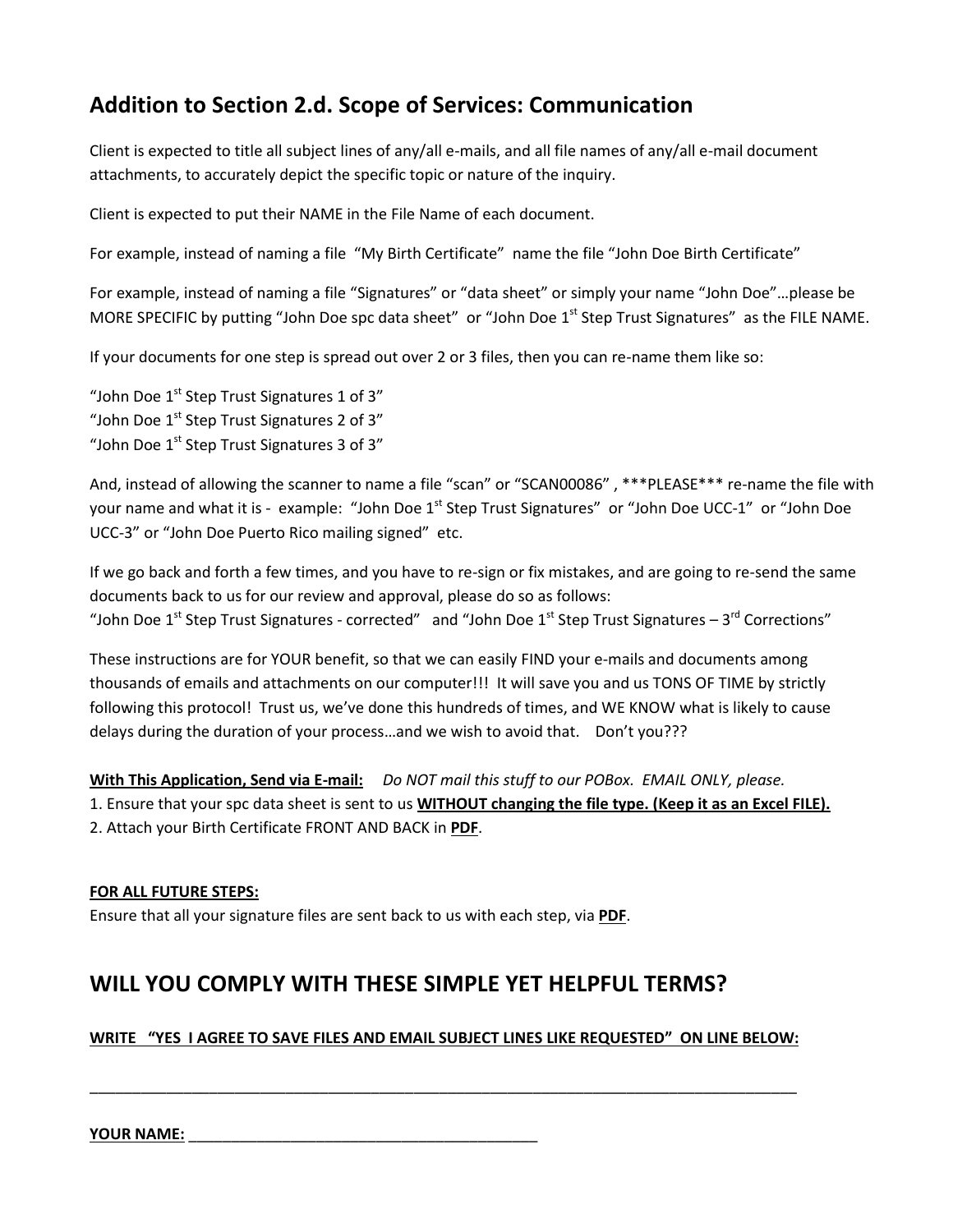# **SPC PREPARATION INSTRUCTIONS:**

**BIRTH CERTIFICATE INSTRUCTIONS:** To do the process, we need a LONG FORM Birth Certificate, which usually will be titled at the top the "Certificate of Live Birth" and NOT an "Abstract of Birth" and NOT a "Birth Record" and not "Certificate of Birth". How do you know the difference? The document shouts to you which one it is, expressly in BOLD CAPITAL LETTERS centered in the middle of the page at the top of the document. It will say one of those variations, and we usually will need the right one only! *We need the Certificate of Live Birth in most states*. However, there are **a few exceptions: in Texas, Illinois, Connecticut, city of New York, and older State of New York ones, they are called a "Certificate of Birth"**, and they do not put the word "Live" in there. So, in those exceptions those are OK. Usually when ordering you ask for the "LONG FORM". If you are born in another territory or other country (other than a U.S. State), then ask us for further instructions but we can also make you a private citizen/secured party creditor in many other countries too, like Canada, Australia, and elsewhere. Just ask us.

BEST PLACE TO ORDER BC'S: One option is that you can go down physically to the County Clerk in the County that you were born, and they should have the right one there. Order directly through vital statistics website, or https://www.fastbirthcertificates.com or<http://use.fastbirthcertificates.com/>o[r http://www.usbirthcertificate.com](http://www.usbirthcertificate.com/) . These private company sites are very good because they have a Toll Free Phone Number, where you can ask questions! One you've obtained the "Certificate of Live Birth", scan it into the computer, if possible please try to save it as a PDF, if not a jpg is OK., also \*Please Please\* save the file right side up (NOT upside down), and sent it to us via email along with your spc excel data form.

**SCANNER INSTRUCTIONS:** If you don't have a scanner, we suggest you consider investing in one (you can buy one from Wal Mart, Costco, Office Max, or Staples, or online (Amazon, Ebay, etc). It's 2015... good idea to get a home office scanner! The other option is to have a USB thumb drive, which you can transfer copies of your files to, and bring with you to the Staples or Office Max "Copy and Print" center and ask an attendant to print the files for you. We strongly suggest getting a good scanner so that you can work around the clock, save money and trips, and it is just easier for you and a wise investment. However if you are traveling, or have other circumstances then the copy print center is a good option! Please make sure you can scan in the docs in PDF format in 1 file, or a small number of files rather than something like 56 individual files. We do NOT accept sideways scans, upside down scans, or cell phone pictures (with shadows or blurs in them). Only through a scanner, as these are very important professional and serious documents!

**MAIL PREPARATION:** Visit a Post Office and get one Certified Mail Receipt, and one Registered Mail Receipt, and one Registered Mail Sticker with a unique Registered mail number (red/white with black print). Some post offices will not give you the Registered unique sticker, so just go to other post offices. When you go to the postal clerk, just tell them you are about to mail a Registered mail package, and need a Registered Sticker with the number on it.

**IF YOU HAVE DONE ANY PREVIOUS UCC FILINGS:** Please send them to us, or send us the UCC Filings Numbers and STATE it was filed in. Most people's UCC's are done wrong and will need to be terminated and/or updated, to be comprehensive and correct.

**HOW WE WILL COMMUNICATE:** When you are fully signed up with the entire information and that is confirmed, you will be assigned to you own Certified SPC Processor Consultant, who is specially trained and will hold your hand throughout the entire process. You will be able to text, email, call this partner of ours, at anytime, also nights and weekends, rather than call or email UCL main lines like a general inquiry. As a client, you will get immediate and direct contact to one individual working with you for the whole process. Your full process will be done from start to finish, for one set donation amount, no matter what. For the average client there are up to 100 communications via phone, email, or text for review instruction and communication for the completion of your spc process.

**HOW LONG WILL IT TAKE TO COMPLETE MY FILINGS?** Most people can get their filings done within 2-3 Weeks of us having confirmed all their information, populated your data sheets, and confirmed your birth certificate and other input data. However please allow ample background check on your BC, all your input data, plus meticulous review of every single page of your documents before sending them to you, which is checked by 2 of our staff. Meticulous checking of how every "t" is crossed and every "i" is dotted, takes time! Please be patient!! All of your documents are prepared in one sitting up front, before the first step is sent to you, rather than us typing up one page at a time slowly over many slow months. This is the most efficient, you will see yourself! :=)